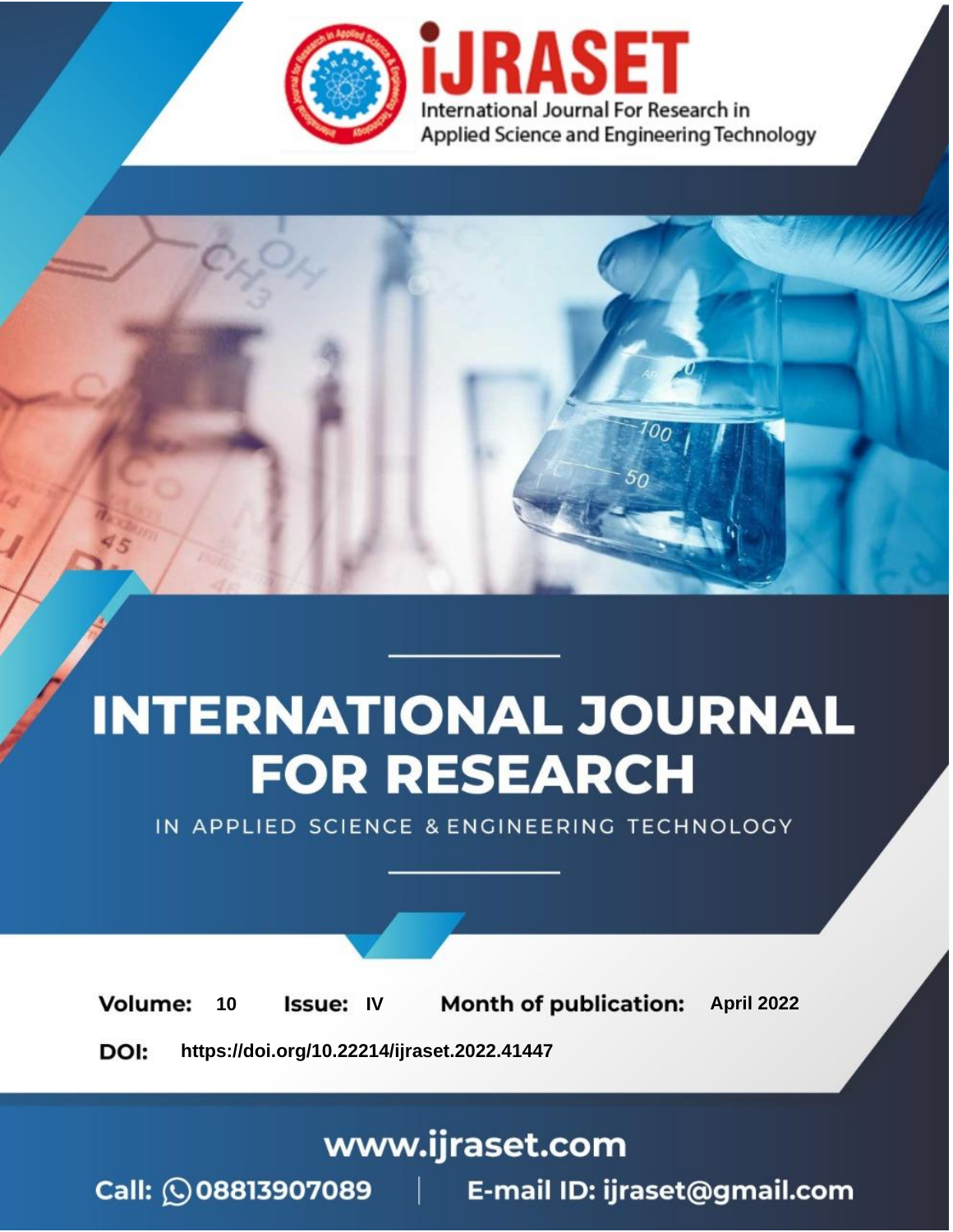

International Journal for Research in Applied Science & Engineering Technology (IJRASET**)**  *ISSN: 2321-9653; IC Value: 45.98; SJ Impact Factor: 7.538 Volume 10 Issue IV Apr 2022- Available at www.ijraset.com*

### **Survey paper on Garbage Collection Management System**

K. Aditya Rao<sup>1</sup>, Dr. Ganesh D<sup>2</sup>

*1 Student, Department of MSc – CS&IT <sup>2</sup>Associate Professor, School of Computer Science & IT, JAIN (Deemed to be University)*

*Abstract: Smart cities integrate multiple mobile or websolutions to build a comfortable human habitation. One of these solutions is to provide an environmentally friendly, efficient and effective garbage management system. The current garbage collection system includes routine garbage trucks doing roundsdaily or weekly, which not only doesn't cover every zone of the city but its completely inefficient use of government resources. The proposed system, where admin manage the garbage app for full online based mointoring and analyze the system. Her admin handle bins, driver, complaints from user and work report from driver. This paper proposes a cost-effective mobile or web based system for the government to utilize available resources to efficiently manage the over whelming amounts of garbage collected each day, while also providing a better solution for the inconvenience of garbage disposal for the citizens. This is done by a driver, app will provide predictive and guide routes generated through for garbage trucks. Then driver update the status of work done will be data collected. An android or web app is developed for the work force and the citizens, which primarily provides the user create complatints available smart bin.*

#### **I. INTRODUCTION**

Smart cities integrate multiple mobile or web solutions to build a comfortable human habitation. One of these solutions is to provide an environmentally friendly, efficient and effective garbage management system. The current garbage collection system includes routine garbage trucks doing rounds daily or weekly, which not only doesn't cover every zone of the city but is a completely inefficient use of government resources. This paper proposes a cost-effective mobile or web based system for the government to utilize available resources to efficiently manage the overwhelming amounts of garbage collected each day, while also providing a better solution for the inconvenience of garbage disposal for the citizens. Garbage Management System Project This is done by a network of smart bins which integrates cloud-based techniques to monitor and analyze data collected to provide predictive routes generated through algorithms for garbage trucks. An android or web app is developed for the workforce and the citizens, which primarily provides the generated routes for the workforce and finds the nearest available smart bin for citizens.

#### **II. OBJECTIVE**

The aim is to design a smart dustbin for proper disposal of waste without any human intervention by providing a smart technology for waste system monitoring, reducing human time, effort, and intervention.

#### **III. SYSTEM DESIGN**

The Internet of Things (IoT), as expected infrastructure for envisioned concept of Smart City, brings new possibilities for the city management. IoT vision introduces promising and economical solutions for massive data collection and its analysis which can be applied in many domains and so make them operating more efficiently. In this paper, we are discussing one of the most challenging issues - municipal waste-collection within the Smart City. To optimize the logistic procedure of waste collection, we use own genetic algorithm implementation. The presented solution provides calculation of more efficient garbage-truck routes. As an output, we provide a set of simulations focused on mentioned area. All our algorithms are implemented within the integrated simulation framework which is developed as an open source solution with respect to future modifications.

#### **IV. EXISTING SYSTEM**

Employees heading for their workstations every morning. For all those people, there are just not enough garbage bins available. On the streets of urban cities, hundreds of people are passing the same location around one minute. The obvious solution to this is for the cleaning staff to stay near garbage bins every day till they fill up to clean them. This is not a real solution.

There are some notable negative effects when considering the garbage bins always being full. One of the main effects is the surrounding area starting to smell and be very unpleasant. When the garbage bins are full people put their trash on sides of the garbage bins.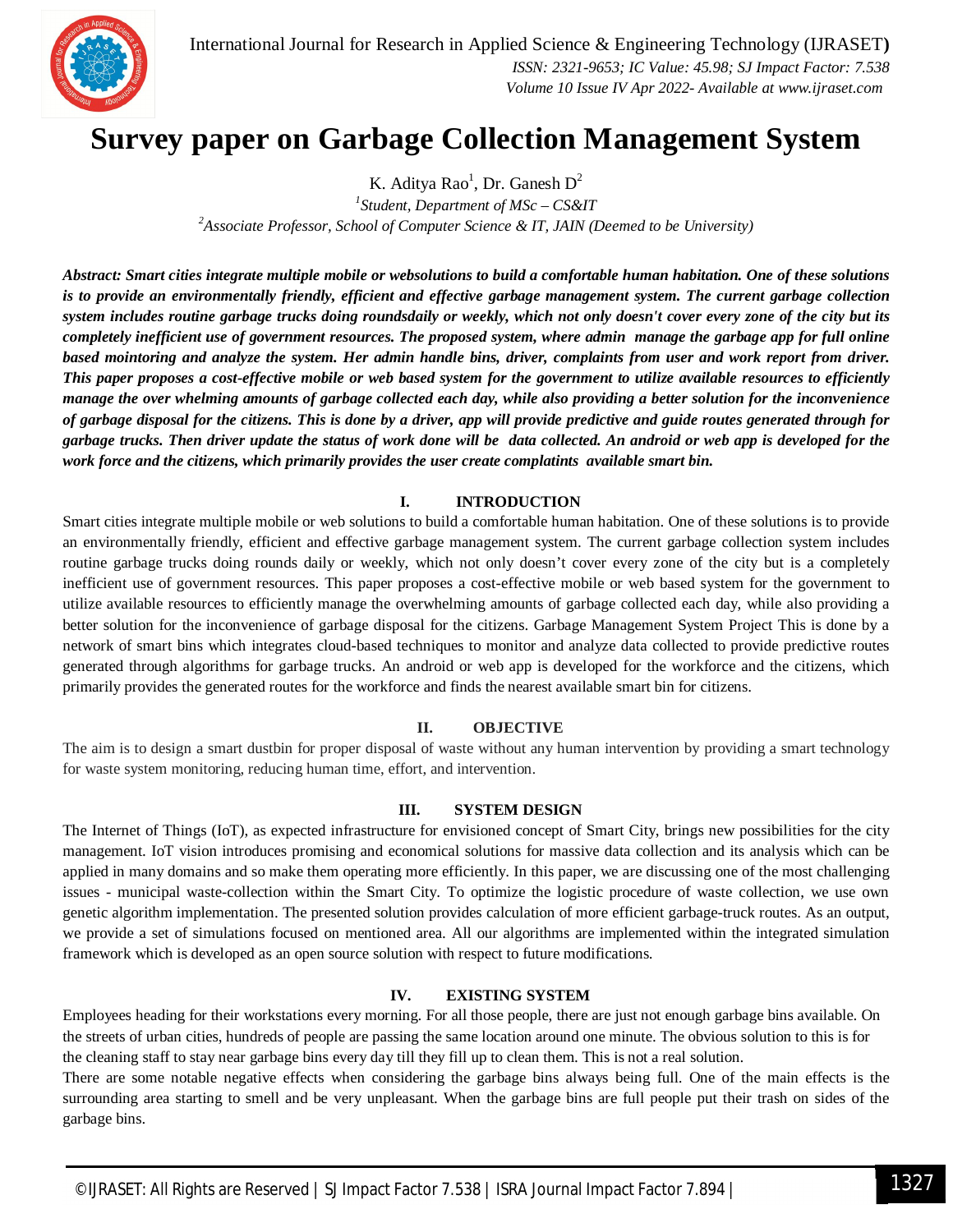International Journal for Research in Applied Science & Engineering Technology (IJRASET**)**



 *ISSN: 2321-9653; IC Value: 45.98; SJ Impact Factor: 7.538 Volume 10 Issue IV Apr 2022- Available at www.ijraset.com*

#### **V. DISADVANTAGES**

On the streets of urban cities, hundreds of people are passing the same location around one minute. Around 95% of people are carrying food covers, polythene bags, and plastic bottles. If they dispose all them at once, the bins will be filled in several minutes. When they fill up people just litter their trash around the garbage bins because there is nowhere else to put them. The obvious solution to this is for the cleaning staff to stay near garbage bins every day till they fill up to clean them. This

is not a real solution. It takes way more cleaning staff and costs a lot of money. So, it is impractical. The same scenario is happening in workstations. For instance, a bank or a government office cafeteria usually has about five to six garbage bins to serve hundreds of employees. This is simply not enough.

#### **VI. PROPOSED SYSTEM**

- *A.* The proposed system overview for this system. Solid waste management can be broadly categorized as segregation, collection, and transportation.
- *B.* The server will collect the data and store them only a database. This data will be analyzed and displayed on two different dashboards that can be accessed by the workforce and clients.
- *C.* Using data analytics, reports will be generated which can be monitored by the admins through the admin dashboard.
- *D.* Based on the data collected, garbage trucks can be given routes generated through various algorithms and google maps API to efficiently route through all necessary garbage bins and finally reach the dumping site

#### **VII. CONCLUSIONS**

Future work can include many areas. One area that can beimproved on, but limited at this time due to trying to making this project low cost, is identifying types of garbage from the bin itself, thus removing human segregation. If this is implemented, in a single location instead of four bins for the four different types of garbage, one large bin can be placed which segments the garbage by itself. Another area which can be improved is instead of each bin connecting to an access point to communicate with the server, bins can communicate with each other and connect to an access point through the main hub. This method may reduce network costs and make the network process more efficient.

#### **REFERENCES**

- [1] "Colombo Vehicle Statistics (2015)." Indi.ca. [Online]. Available: http://indi.ca/2015/10/colombo-vehicle-statistics-2015/. [Accessed: 09-Jan-2017]
- [2] "Population and Housing." Population and Housing. [Online]. Available: http://www.statistics.gov.lk/page.asp?page=Population%20and%20Housing/. [Accessed: 09-Jan-2017]
- [3] Council, Colombo Municipal. "Colombo Municipal Council." Garbage Collection. [Online]. Available: http://colombo.mc.gov.lk/garbagecollection.php/. [Accessed: 04-Jan-2017]
- [4] S. Lokuliyana, J. A. D. C. A. Jayakody, L. Rupasinghe, and S. Kandawala,"IGOE IoT framework for waste collection optimization," 2017 6<sup>th</sup> National Conference on Technology and Management (NCTM), Malabe, 2017, pp. 12-16.
- [5] R. Fujdiak, P. Masek, P. Mlynek, J. Misurec and E. Olshannikova, "Using genetic algorithm for advanced municipal waste collection in Smart City," 2016 10th International Symposium on Communication Systems, Networks and Digital Signal Processing (CSNDSP), Prague, 2016, pp. 1-
- [6] T. Anagnostopoulos, A. Zaslavsky, A. Medvedev, S. Khoruzhnikov, "Top-k Query based Dynamic Scheduling for IoT-enabled Smart City Waste Collection," In Proc. of 41 the 16th IEEE International Conference on Mobile Data Management (MDM 2015), Pittsburgh, US.
- [7] "National Solid Waste Management Support Center." National Solid Waste Management Support Center « Ministry of Provincial Councils and Local Government. [Online]. Available: http://www.lgpc.gov.lk/eng/?page\_id=1118/. [Accessed: 03-Jan- 2017]
- [8] See Ultrasonic Sensor. PDF. [Accessed: 23-Jan-2017]
- [9] "Raspberry Pi Zero." Raspberry Pi. [Online]. Available: https://www.raspberrypi.org/products/pi-zero/. [Accessed: 25-Jan-2017]
- [10] "Waypoints in directions | Google Maps JavaScript API | Google Developers." Google Developers. [Online]. Available: https://developers.google.com/maps/documentation/javascript/examples/ directionswaypoints/. [Accessed: 15-Mar-2017]
- [11] "2.2.3 determining current domestic waste generation per capita." 2.2.3 Determining current domestic waste generation per capita | Integrated Waste Management Plan (IWMP). [Online]. Available:http://iwmp.environment.gov.za/guideline/2/2\_2\_3/.[Accessed: 23-Apr-2017]